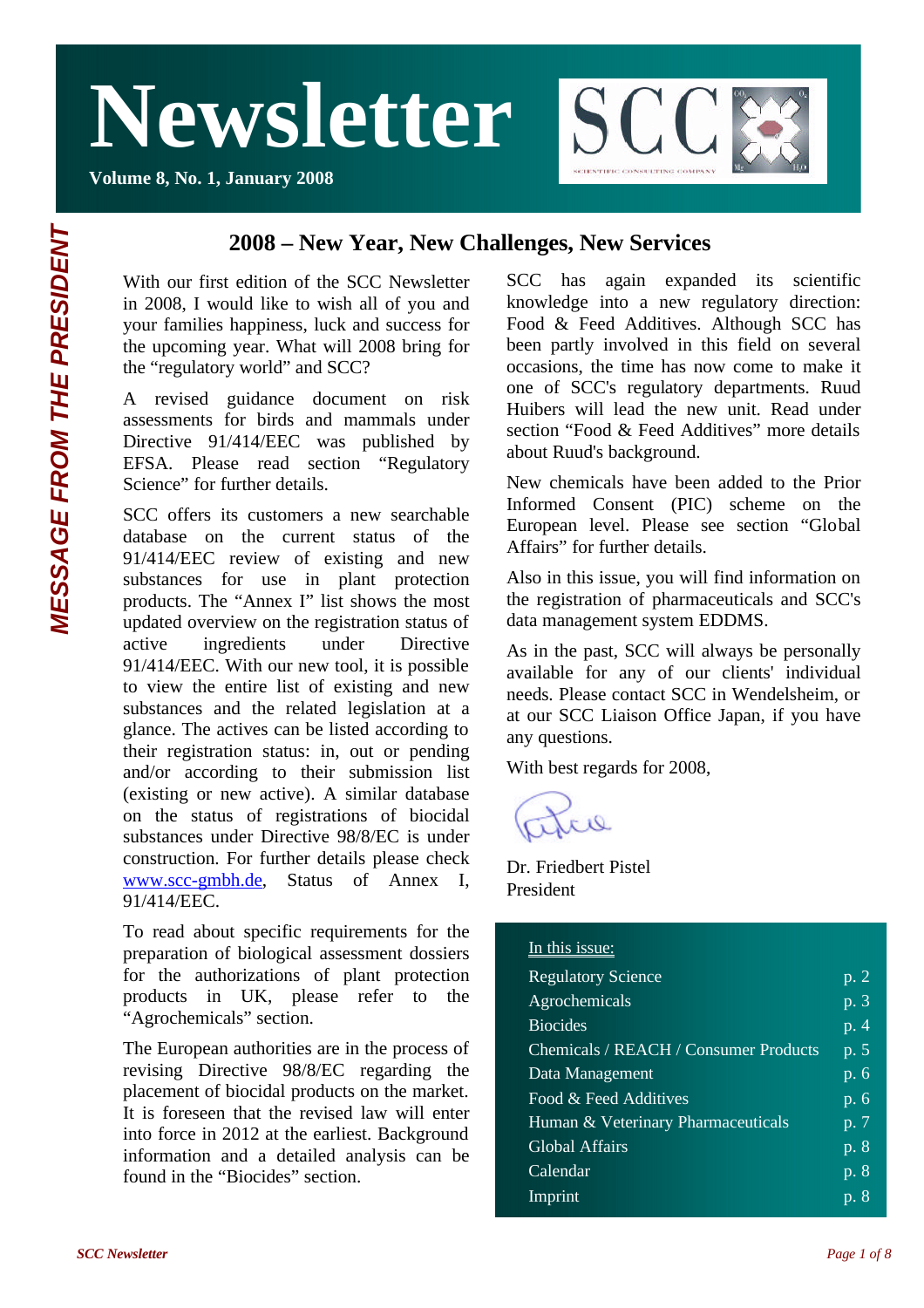**Volume 8, No. 1, January 2008**



### **Draft of the Revised Guidance Document on Risk Assessment for Birds and Mammals**

EFSA's panel on plant protection products and their residues (PPR Panel) has launched an open consultation on the draft of the revised Guidance Document on Risk Assessment for Birds and Mammals under Council Directive 91/414/EEC. The intent of this document is to provide guidance to notifiers and Member States on how to conduct a risk assessment for birds and mammals in the context of the review of active substances for inclusion in Annex I of Directive 91/414/EEC. Interested parties are invited to submit written comments by 27 January 2008. The draft guidance document can be found at the EFSA website http://www.efsa.europa.eu/EFSA/efsa\_locale-1178620753812\_1178660551795.htm. Finalization of the new guidance document is slated for April 2008.

The new draft is quite voluminous (120 pages plus 20 appendices). It includes various changes, concretizes several points, and adds several additional approaches compared to the current guidance document. Some of the alterations are discussed in the following. As in the current guidance document (SANCO/4145/2000), a tiered approach is suggested for calculating the toxicity exposure ratio (TER). However, the Tier 1 risk assessment is now divided in two steps: the Tier 1A assessment uses a set of indicator species similar to the current guidance document. The intermediate Tier 1B uses so-called generic focal species (with generic values to derive the exposure estimate). For the acute assessment, in addition to the TER calculation, a second approach is introduced that is based on empirical data and calculates the application rate expressed as number of  $LD_{50}/m^2$ . The decision which approach should be used and which trigger values should be applied is left to the risk manager.

In the exposure estimation, new data is introduced to derive the default residue values. Avoidance effects are no longer considered in the exposure estimate but can be considered qualitatively. In the long-term (now reproductive) risk assessment, a phase specific approach is used where the breeding cycle is divided into several stages. For each stage a separate NOEC and a separate exposure estimate are derived and used in the risk assessment. The use of literature data for further refinements of the risk assessments is restricted. For most parameters (PT, PD, residues), data from specifically designed field studies are required. Besides the standard risk assessment, the use of probabilistic methods and the incorporation of metabolism data in the risk assessment are discussed.

In general, it can be concluded that the new guidance document further increases the complexity of the birds and mammals risk assessment, and will most likely lead to the need for the generation of more higher tier field data, and thus will increase the efforts that will need to be done by notifiers.

### **7th FRESENIUS ECOTOX Conference - Aquatic and Terrestrial Ecotoxicology and Risk Management**

On the 6 and 7 December 2007, we attended the Fresenius ecotox conference. Main topics were regulatory aspects (including EU and country specific ecotox requirements), endocrine disruption, birds and mammals (status of the new guidance document, see article above), non-target plants and probabilistic risk assessment. The revision of the Directive 91/414/EEC that most likely will go into effect in 2011 and its consequences for the ecotoxicological risk assessments were discussed. Some studies will no longer be a standard requirement (e.g. 5-day dietary toxicity study birds, 14-day earthworm test), while a set of additional studies will become necessary in most cases (e.g. early life stage fish, chronic study aquatic invertebrates, bee brood test, reproduction study earthworm). A further key point was the interpretation of exposure and effects in the aquatic risk assessment, e.g. the evaluation of mesocosm results. The presented work on endocrine disruption testing showed that for different mode of actions, different endpoints are necessary to be tested.

For further details, please contact Dr. Monika Hofer at monika.hofer@scc-gmbh.de.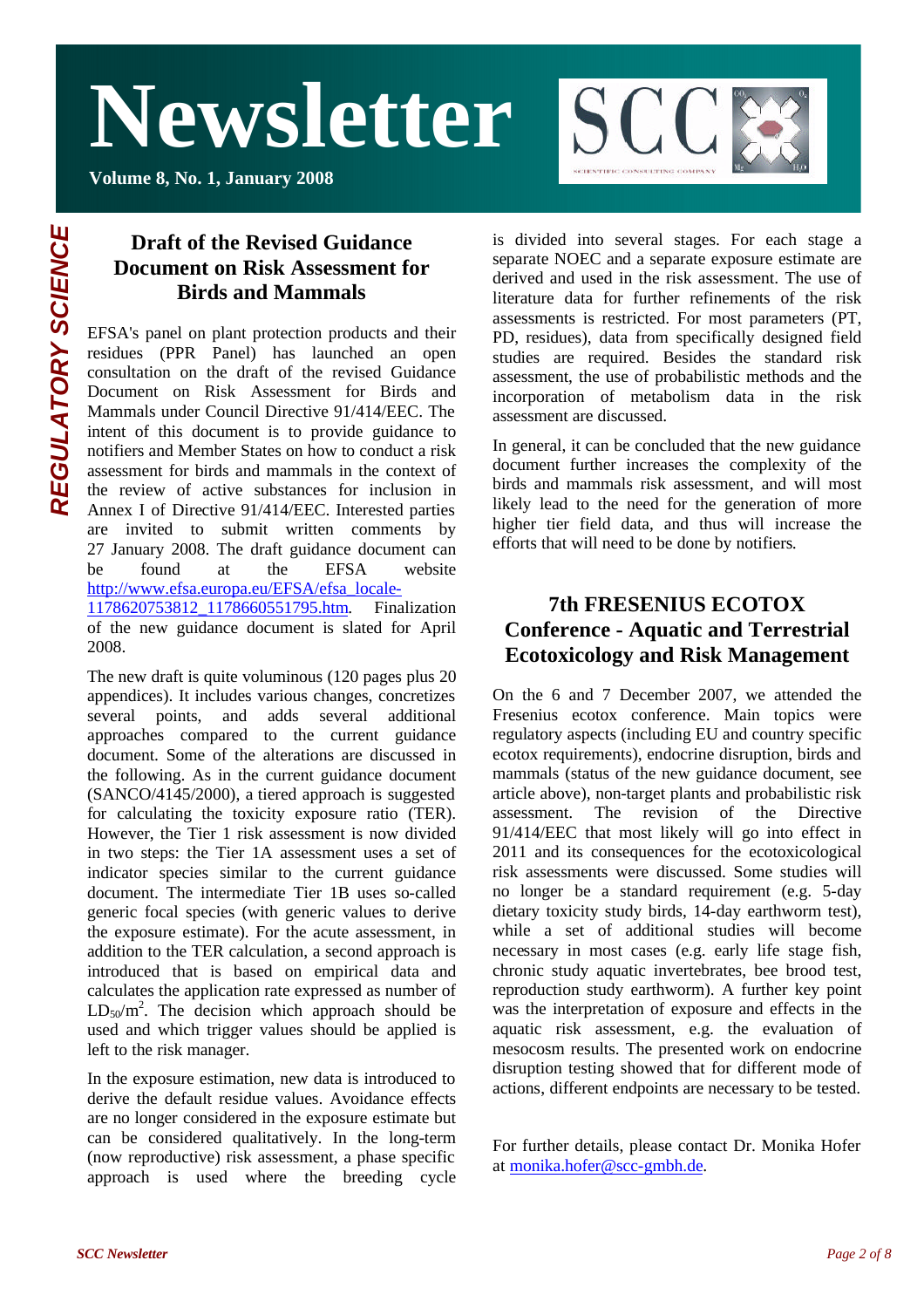**Volume 8, No. 1, January 2008**



### **"Accelerated Procedure for Resubmission" published in Official Journal of the European Union**

On 18 January 2008 the new Commission Regulation (EC) 33/2008 was published in the Official Journal of the European Union. The so-called "Resubmission Regulation" deals with the evaluation of active ingredients (ais) under Directive 91/414/EEC which resulted in a non-inclusion decision to Annex I. The Standing Committee on the Food Chain and Animal Health (SCFCAH) voted on the draft during their meeting on 7 November 2007. With the publication in the Official Journal of the European Union, the new Regulation will enter into force in all Member States on 25 January 2008.

In principle, the Regulation is applicable to all ais listed under stages 1, 2, 3 and 4. But only for substances listed under stages 2, 3 or 4 can the "Accelerated Procedure" for re-submission be applied. In order to be able to use this procedure, the Draft Assessment Report (DAR) must have been prepared for the specific substances.

Within 6 months from entry into force of Regulation 33/2008, the application must be submitted to Rapporteur Member States (RMS) (list 2) or within 6 months from date of publication of the non-inclusion decision for list 3 and 4 substances. The Draft Review Report with the proposed decision for inclusion/non-inclusion is expected at the earliest 14 months after the application was submitted by the notifier.

For more information, please contact Dr. Albrecht Heidemann at albrecht.heidemann@scc-gmbh.de.  $\overline{\phantom{a}}$ 

### **Product Authorization in UK: Preparation of Biological Assessment Dossiers**

During a workshop on 6 December 2007, the British Pesticide Safety Directorate (PSD) representatives explained how a Biological Assessment Dossiers (BAD) must be structured and which data requirements have to be fulfilled.

In principle, PSD accepts BADs which are structured according to OECD Guidelines. In addition, applicants must ensure that the BAD covers all UKspecific requirements: for example, dose justifications, quality transformation processes and taint must be included. Such kind of studies can be conducted under accepted "foreign" guidelines (e.g. BBA, CEB). However, translations of foreign guidelines have to be enclosed. Trials will be taken into account for the evaluation if they fulfill PSD standard requirements which can be found in the related EPPO Guidelines (PP 1/181 (3), PP 1/152 (2), PP 1/135 (2)) and the PSD Guideline 101 prepared according to the EPPO standard. Furthermore, GEP certificates must be provided for all trials.

In the BAD, a minimum number of efficacy trials must be submitted in order to be taken into account by PSD: in principle 10 good trials over 2 years on a major pest (e.g., summer aphids on winter wheat) and 3 trials usually over 1 year on a minor pest (e.g., thrips on winter barely) are necessary to apply for authorization in UK. If the application is made in a controlled environment or if extrapolations are possible, the total number of trials per crop/pest combination can be reduced. The overall results of the trials must be compiled in a summary table which lists the average mean value, the number of trials, and the reference product in a logical manner.

The label must be prepared according to specific PSD requirements. All label claims must be explained in the BAD as well as any unexpected results. Depending on the overall level of pest control, the following label claims are appropriate: "control" (above 80%), "partial, moderate or useful level of control" (60% to 80%) and "reduction or some control" (40% to 60%). The dossier must provide an explanation if the average mean efficacy value is below 80%, for example, if unusual weather conditions occurred, or if the crop was not infected by the pest.

According to PSD, it is not always necessary to generate new data. PSD offers a scope of flexibility to fulfil the data requirements, for example through the use of public domain data or extrapolation of efficacy results between similar crops and pests. In that respect, PSD accepts data that has not been generated in UK. Trials from Germany, North of France and the Scandinavian countries can be taken into account if the applicant can prove or explain that crop and pest as well as the climate and the environmental conditions from the originating country are comparable to UK conditions. Data from all sources must be taken into consideration if claiming for a label.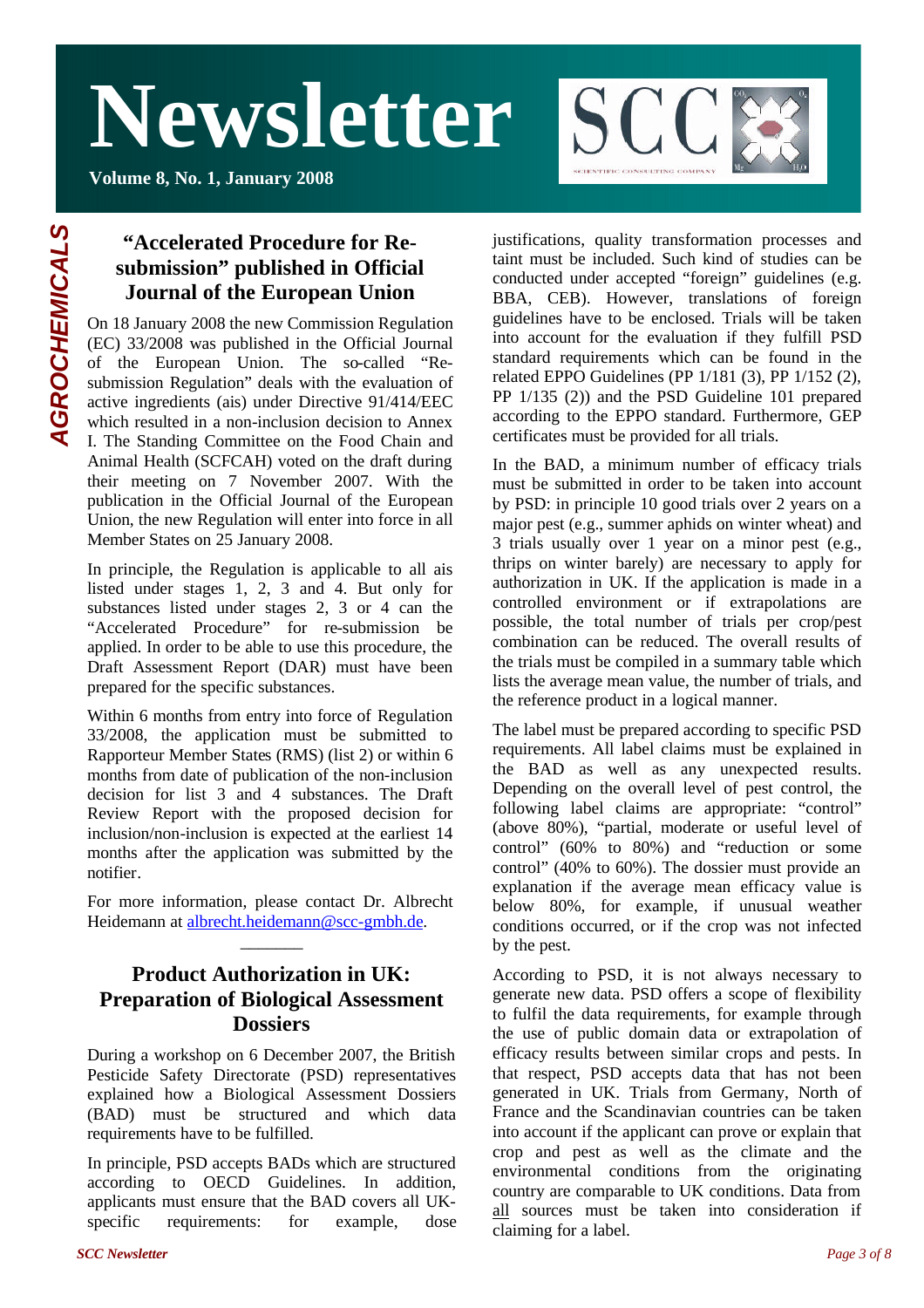**Volume 8, No. 1, January 2008**



As resistance problems are increasing, this issue has to be addressed carefully in the BAD (see PSD guideline 606). The applicant must ensure that sufficient data for critical products are made available. Such data sets can be made a condition of approval.

PSD emphasized that they have always supported "using the route of mutual recognition as a way of gaining UK authorizations". The success of using the mutual recognition (MR) route relies on the applicant demonstrating (agricultural plant and health) relevancy to the use of the product's comparability between the MS regions concerned. Data should be generated under as wide a range of conditions as possible. Differences could be overcome by label amendments, if necessary.

For products to be re-registered the previously submitted dossier must be adapted to current regulations. If there are major changes for example in the formulation of the product new efficacy trials must be provided.

If you need help with the preparation of your BAD or you have any questions, please do not hesitate to contact Dr. Norbert Weißmann (norbert.weissmann @scc-gmbh.de) for further information.

### **Revision of the Biocidal Products Directive**

\_\_\_\_\_\_\_\_\_\_\_\_

According to Article 18 (5) of the Biocidal Products Directive 98/8/EC (the BPD), the Commission is required to draw up a report addressing the implementation of the BPD seven years after its entry into force.

In 2006, the Commission initiated a study to analyze the present regulatory situation. The final report entitled "Impact of the implementation of Directive 98/8/EC concerning the placing on the market of biocidal products" has already been published, and is available on the Internet for download at http://ec.europa.eu/environment/biocides/study.htm).

As a result of a stakeholder consultation, the study identified a number of reasons for unwanted impacts of the BPD, such as extensive data requirements for dossier preparation, high and varying fees for approval of active substances and authorization of products, or a lack of legal certainty, to name but a few. In conclusion, the concerns and suggestions of all stakeholders involved show that the BPD in its present

form needs to be fundamentally revised.

A further study called "Assessing the Impact of the Revision of Directive 98/8/EC concerning the Placing of Biocidal Products on the Market" was recently launched by the Commission. The overall objective of this project is to identify and evaluate the impacts related to the range of major policy options available for addressing the current problems and shortcomings of the BPD for different stakeholders, in particular the small and medium-sized enterprises. The draft final report of that study is expected to be available by August 2008.

According to oral information, the proposal for a revised BPD could be ready by 2010. Its publication and legal implementation is not expected before 2012-2014.

Apart from major policy issues relating to a fundamental revision of the BPD, there is also a need for ad hoc corrections and clarifications of the biocide regulatory framework.

For instance, the 10-year review program on existing biocidal active substances as laid down in Article 16 of the Biocidal Products Directive 98/8/EC is approaching its official end. However, the deadline of 14 May 2010, by which the review of existing actives should be completed, is highly unlikely to be met, even if the procedures could be significantly accelerated. Therefore, the review program has to be extended and a new deadline must be legally set.

Another example is the clarification of the concept of frame formulations by adjusting the wording of the BPD in this respect. This becomes more important since the first active substances are currently entering Annex I and applications for authorization of existing biocidal products on the national level will have to be submitted.

The Commission has announced that it will come up with a "quick revision" of the BPD, addressing such urgent corrections, at the beginning of 2008.

At the present stage, it can be concluded that  $-$  just as in the similar case of the ongoing revision of the Plant Protection Products Directive 91/414/EEC - we will be facing a long revision process of the BPD.

For more information, please contact Dr. Holger Zitt holger.zitt@scc-gmbh.de or Dr. Hans-Josef Leusch hans-josef.leusch@scc-gmbh.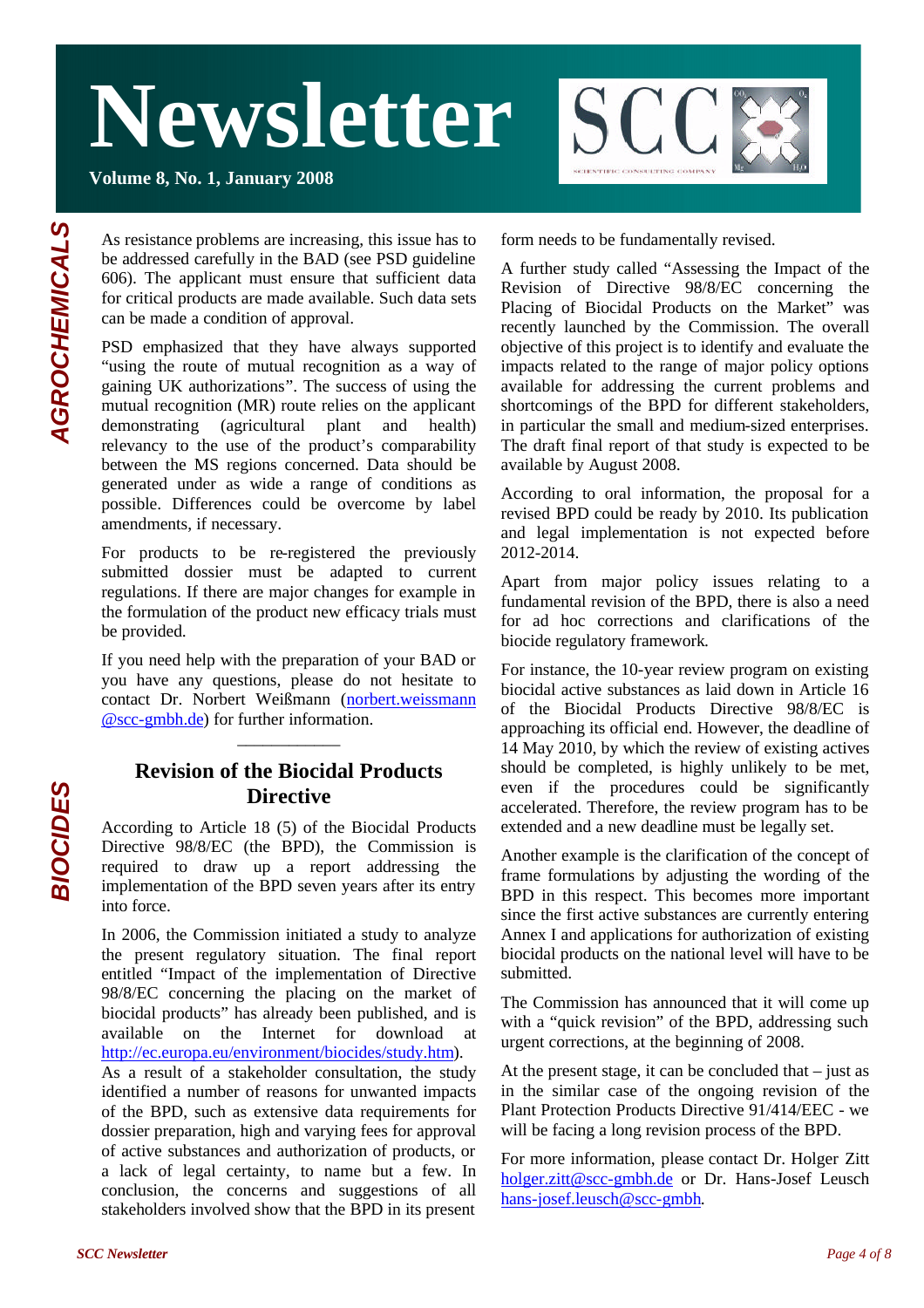

**Volume 8, No. 1, January 2008**

### **SCC offers new service as REACH "Only Representative"**

The European chemicals market presents many business opportunities for internationally operating companies. With the implementation of REACH regulation (2006/1907/EC) in 2007, manufacturers from outside the EU as well as European importers need to make significant changes to their business.

Manufacturers from outside the EU who wish to export chemical substances on their own, in preparations or in articles, into the EU at volumes of or above 1 ton/annum must comply with the requirements set out in the regulation. If manufacturers from outside the EU plan to register substances under REACH, they must establish a natural or legal person in the EU. REACH offers several alternatives to fulfill this requirement: however, the so called "Only Representative" (OR) option is the most efficient and least costly way.

According to Article 8, a natural or legal person established outside the EU who manufactures a substance on its own, in preparations or in articles, formulates a preparation or produces an article that is imported into the EU may, by mutual agreement, appoint a natural or legal person established in the Community to fulfill, as his Only Representative, the obligations under this Title (Registration).

The OR is the EU focal point for the non-EU manufacturer and downstream users. The OR is responsible for the registration dossier and number. The importer is not obligated to register under REACH, but rather will be considered a downstream user. The OR is integrated into the non-EU manufacturer's supply chain.

The advantages of the OR include:

- Access to the European market without having to establish an EU subsidiary.
- Allows the manufactures from outside the EU to keep full control of their registration(s).
- Assures the confidentiality of trade and business secrets – detailed substances information does not need to be passed on to importers.
- One registration for all importers instead of individual registrations for each importer.
- Anonymous registration through "Third Party" is possible.

The OR needs to provide the following standard services to manufactures from outside the EU:

- Portfolio analysis
	- assessment of REACH requirements
- Pre-registration
	- collection of pre-registration data submission of data to ECHA
- SIEF-representation incl. data provision data provision upon request
- **Registration** 
	- completeness check of technical dossier and CSA/CSR
	- document submission
- **Evaluation** 
	- tracking of information on evaluation
	- supply of additional information
	- Communication to the ECHA - communication of changes in the registration, including volumes, uses, etc.
- Downstream communication (Article 31, MSDS) communication to downstream users
- Focal point for communication up the supply chain
	- coordination of uses
	- registration dossier updates
- Obligation to keep information (Article 36)
	- period of at least 10 years after he last manufactured, imported, supplied or used the substance, preparation or article

SCC has considerable background in the services needed for Only Representative and can provide you in addition with:

- standard database tools
- data requirement analysis
- pre-registration
- co-ordination of (pre) SIEF requests
- analysis of SIEF data
- consortium representation, management and technical services
- preparation of the technical dossier
- CSA/CSR
- MSDS preparation and updates
- incorporation/exclusion of uses to the risk assessment

Take advantage of SCC's regulatory and scientific experience gathered since 1989 in the areas of chemical, plant protection, biocide and consumer products, as well as SCC's multilingual service and our experience providing regulatory advice to clients throughout the world. For more information on SCC's OR services, contact Dr. Werner Köhl at werner.koehl@scc-gmbh.de.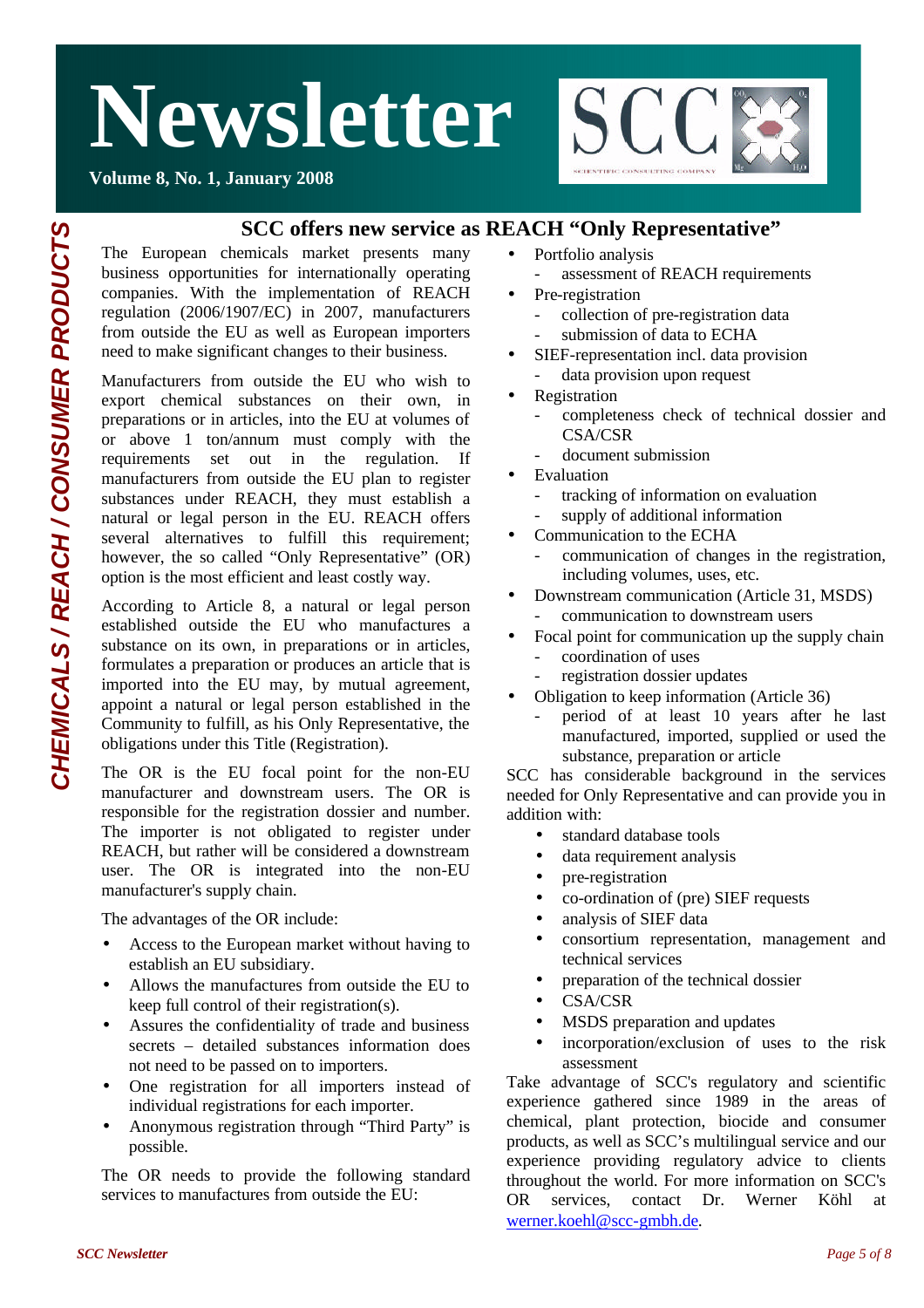**Volume 8, No. 1, January 2008**



### **SCC further improves its universal regulatory database EDDMS**

SCC has further improved its universal regulatory database "**E**lectronic **D**ocument and **D**ossier **M**anagement **S**ystem", EDDMS with the incorporation of an essential update.

It is well-known that our "regulatory world" has become more and more complicated and complex. The preparation of a regulatory dossier has developed into an extremely demanding task in terms of scientific and administrative requirements. Extensive dossiers covering multiple data requirements must be generated by the applicant, requiring reliable documentation and tracking of submissions and corresponding information. With SCC's experience obtained over almost two decades of working for the chemical industry and knowledge acquired from hundreds of dossier preparations and international submissions, SCC has developed its regulatory database system. Our experiences from the past result in a further improved data management system.

Let the advantages of the upgraded EDDMS work for you:

- Universal use, independent of regulatory area
- Instant data access on individual PCs, computer networks, on a local or global scale, depending on your organization
- Complete regulatory information about your substances and products at hand everywhere you need it: in your office or while travelling, including electronic documents, submission details and project documentation
- Flexibility for your specific in-house needs, including integration of already existing databases, guaranteed by SCC specialists

EDDMS can be used for all regulatory submissions: for chemicals (REACH), plant protection products, biocides, pharmaceuticals, consumer products, feed and food additives or any other type of product.

For further details please see SCC's flyer "EDDMS" at www.scc-gmbh.de under section "Brochures" or contact Dr. Friedbert Pistel (friedbert.pistel@sccgmbh.de ).

### **Feed Additives new regulatory department of SCC!**

SCC has again expanded its scientific knowledge into a new regulatory direction: Feed Additives. Although SCC has been partly involved with feed additives on several occasions, the time has now come to make it one of SCC's five regulatory departments. Here is a short introduction into the world of the Feed Additives. *FOOD & FEED ADDITIVE*

#### **The World of Feed Additives**

**FOOD & FEED ADDITIVES** 

Unlike SCC's other fields of work, feed additives have no national authorizations. Since 1970, feed additives have been authorized only at the European level by the European Commission (EC) in cooperation with the Member States (MS). After several crisis situations in animal nutrition between 1998 and 2002 (e.g., dioxins and BSE), and the legal inclusion of animal nutrition into the food safety chain, the initial Council Directive 70/524/EEC was changed into Regulation (EC) 1831/2003. The most important changes were the establishment of a positive list of feed additives (only these listed substances may be used as feed additives), and the fact that the European Food Safety Authority (EFSA) has taken over the Member State role of reporting.

In order to receive authorization as a feed additive, all substances must submit a dossier for registration before 7 November 2010. In the world of feed additives there are two kinds of authorizations: holder specific (the authorized substance is linked to a specified company who has the unique right to sell this product) and non-holder specific (the authorised substance is free to be marketed by any registered company). For the second case (which accounts for over 90% of all feed additives), many consortia have been established in order to make joint submissions of the necessary dossiers. This is where SCC comes into play.

#### **SCC's strategy with Feed Additives**

SCC has contracted Ruud Huibers to lead the new regulatory department Feed Additives. For many years, he was the head of the Dutch delegation on animal nutrition in Brussels. He has a strong interdisciplinary background in chemistry and international law, and brings detailed knowledge on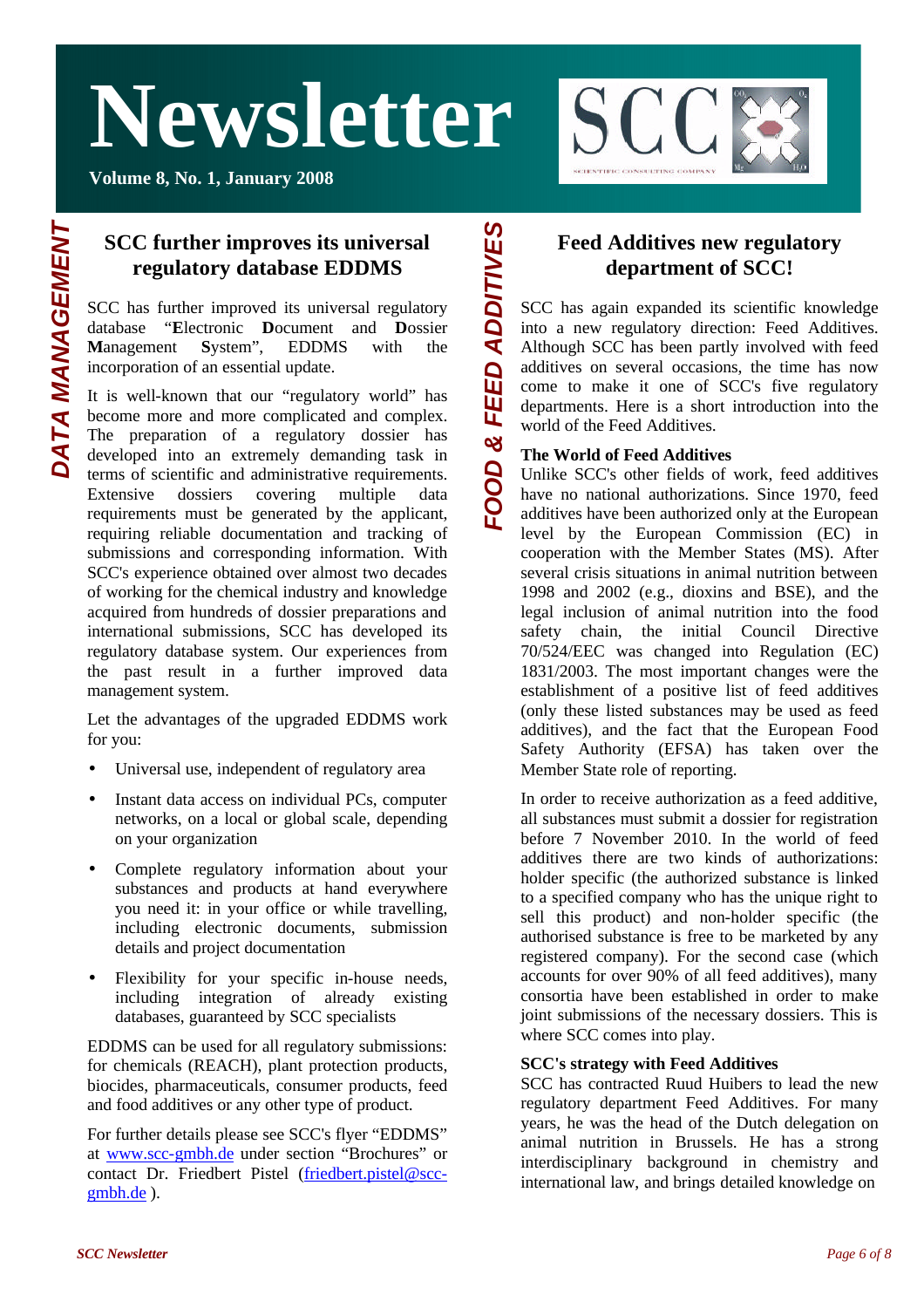**Volume 8, No. 1, January 2008**



all relevant European regulations.

Also, Ruud has a wide-reaching network in both the feed additive industry and the international governmental world. SCC has about 50 scientists with a wealth of scientific knowledge and experience covering all

*HUMAN & VETERINARY PHARMACEUTICALS* 

HUMAN & VETERINARY PHARMACEUTICALS

registration-relevant areas. These two forces combine to make a very strong team for the preparation of the necessary dossiers for the feed additive industry. SCC can prepare, submit and defend a complete registration dossier. The first step will always be a full data gap analysis by our scientists.

SCC has dealt with over 20 task forces since 1989, and is currently involved in 12. Our experience is your advantage! SCC's philosophy is to replace expensive studies with less expensive expert work whenever scientifically justified! In addition, SCC is independent: it intentionally does not have laboratories of its own (so there is no need to fill them with unnecessary studies) and is therefore free to cooperate with any laboratory which best suits the needs of our clients in case studies are required.

If you have any questions, please do not hesitate to contact Ruud Huibers at ruud.huibers@sccgmbh.de or at +49 6734 9190. Also you can find more information on our website (www.sccgmbh.de) under the heading "Feed Additives" and under the link "Brochures".

### **First experiences of German Umweltbundesamt with the new EMEA Guideline**

Since 1 December 2006, the guideline on the environmental risk assessment of medicinal products for human use (EMEA/CHMP/SWP/4447/00) has been in effect. The EMEA guideline describes the assessment of environmental risk due to the use of medicinal products. Based on the European Directive 2001/83/EC, the environmental risks created through the use of medicinal products must be assessed and possible impacts on the environment should be limited. For more details please refer to the SCC Newsletter, Vol. 7, No. 1, January 2007.

During the last conference of the German Language Branch of the Society of Environmental Toxicology and Chemistry (SETAC) on 12 – 14 September 2007, the German Environmental Protection Agency (Umweltbundesamt) gave an overview on the first experiences with the application of the new EMEA guideline: by September 2007, 184 medicinal products (corresponding to 1.5% of all applications) have been evaluated. 37 dossiers from the total of 184 were submitted including a complete data set. In four cases, an environmental risk was identified.

98% of the medicinal products which were evaluated by Umweltbundesamt are not readily biodegradable. It was stated that for substances with endocrine disrupting potential, a fish full lifecycle test will be required. If a water sediment study according to OECD Guideline 308 is requested, the investigation of aerobic conditions is sufficient. A revision of the EMEA Guideline is currently under preparation.

For further details, please contact Dr. Achim Schmitz at achim.schmitz@scc-gmbh.de.